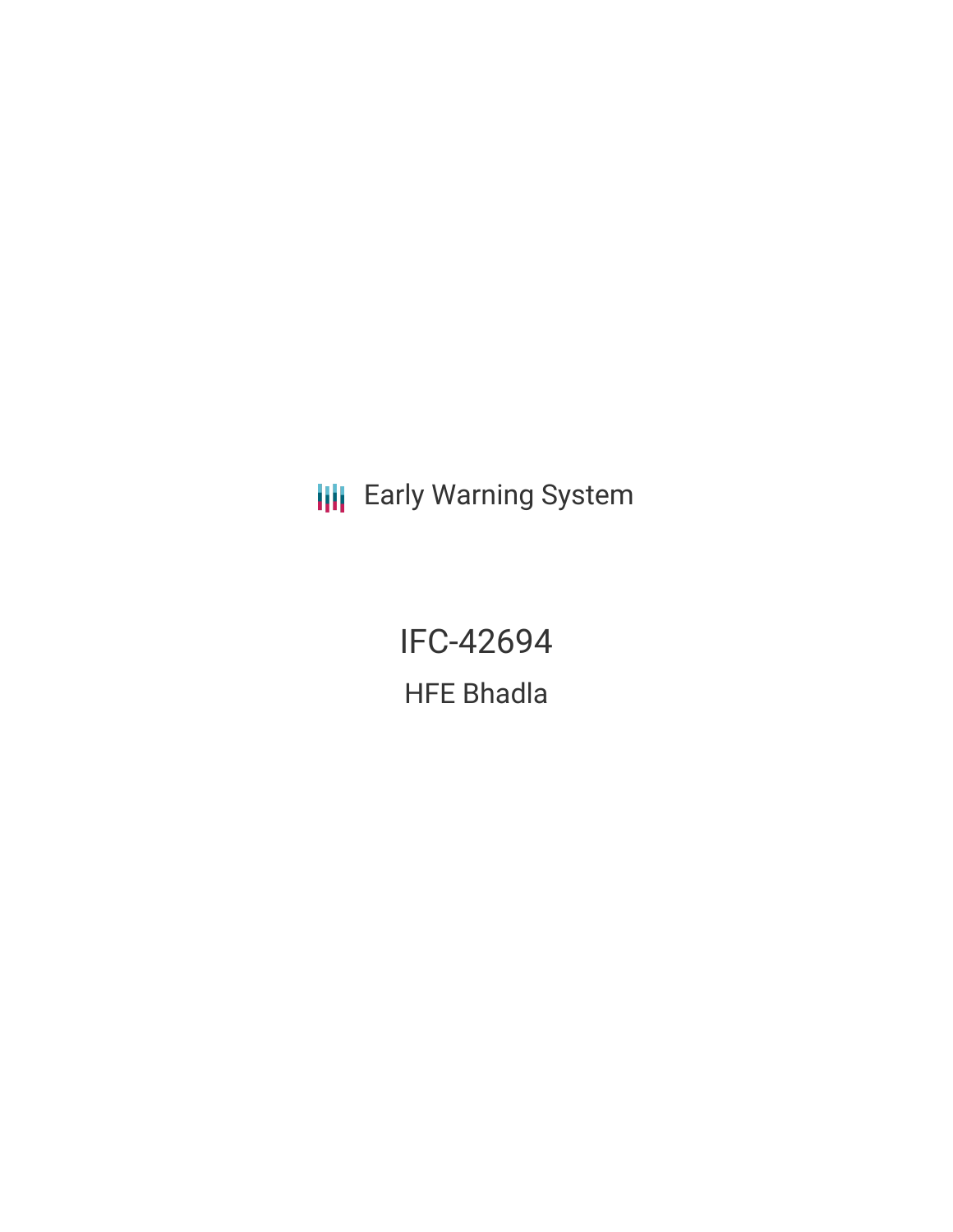## **Quick Facts**

| <b>Countries</b>               | India                                   |
|--------------------------------|-----------------------------------------|
| <b>Specific Location</b>       | Bhadla, Rajasthan,                      |
| <b>Financial Institutions</b>  | International Finance Corporation (IFC) |
| <b>Status</b>                  | Proposed                                |
| <b>Bank Risk Rating</b>        | B                                       |
| <b>Voting Date</b>             | 2019-05-24                              |
| <b>Borrower</b>                | Hero Future Energies Private Limited    |
| <b>Sectors</b>                 | Energy                                  |
| <b>Investment Type(s)</b>      | Loan                                    |
| <b>Investment Amount (USD)</b> | $$43.30$ million                        |
| <b>Project Cost (USD)</b>      | $$200.00$ million                       |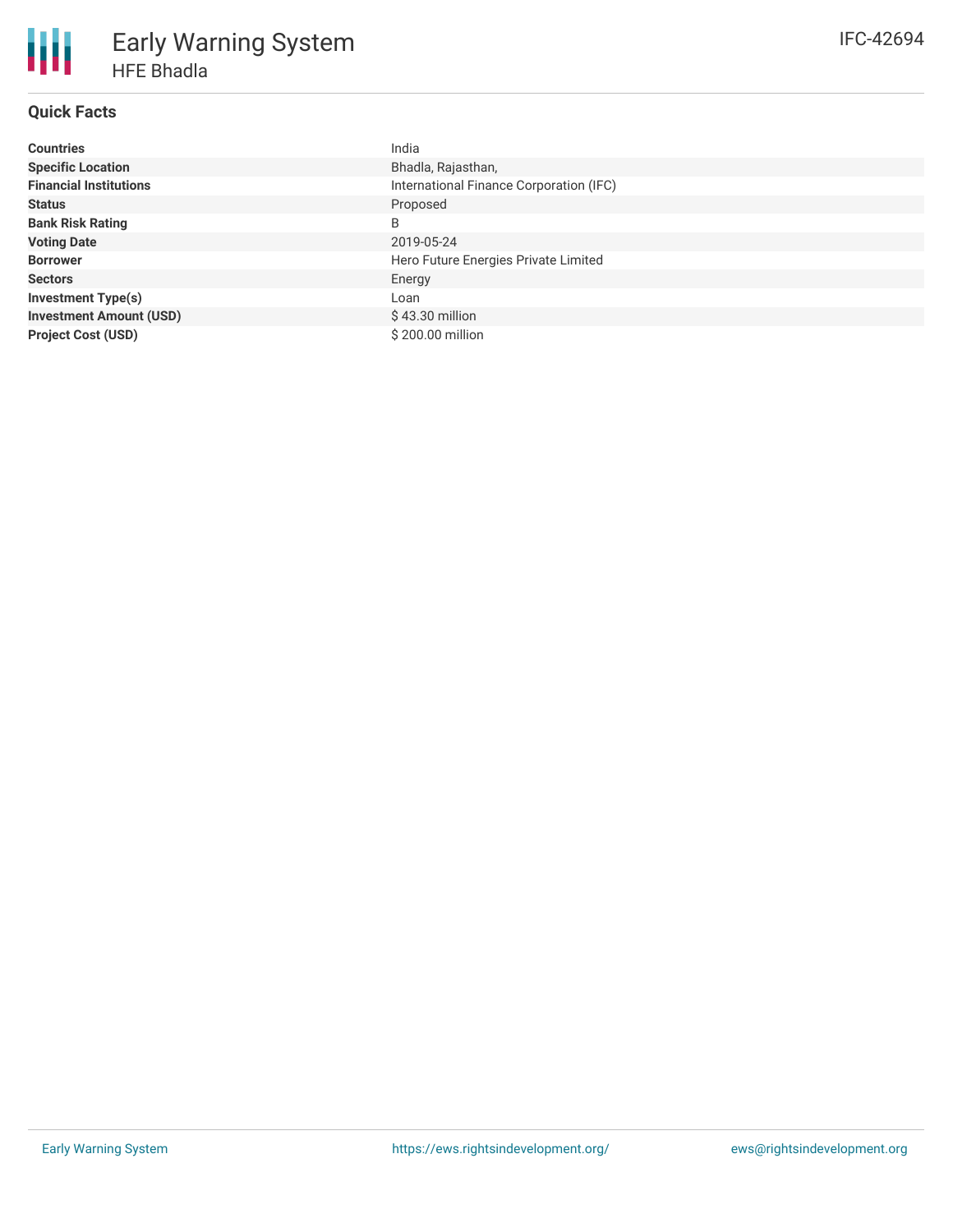

# **Project Description**

According to the bank website, "Clean Solar Power (Jodhpur) Private Limited is a step-down subsidiary of Hero Future Energies Global Ltd. ("HFE"), an existing IFC client. In 2016, IFC and GIF each invested US\$62.5 million in HFE. HFE is a leading renewable energy developer in India and currently has an installed capacity of more than 1.2 GW and is in the process of implementing approximately another 1 GW. The Company proposes development, construction, operation and maintenance of a 250 MW solar farm located in Bhadla, Rajasthan, India (the "Project"). The solar farm will sell power to Solar Energy Corporation of India Limited ("SECI") pursuant to a 25-year Power Purchase Agreement ("PPA")."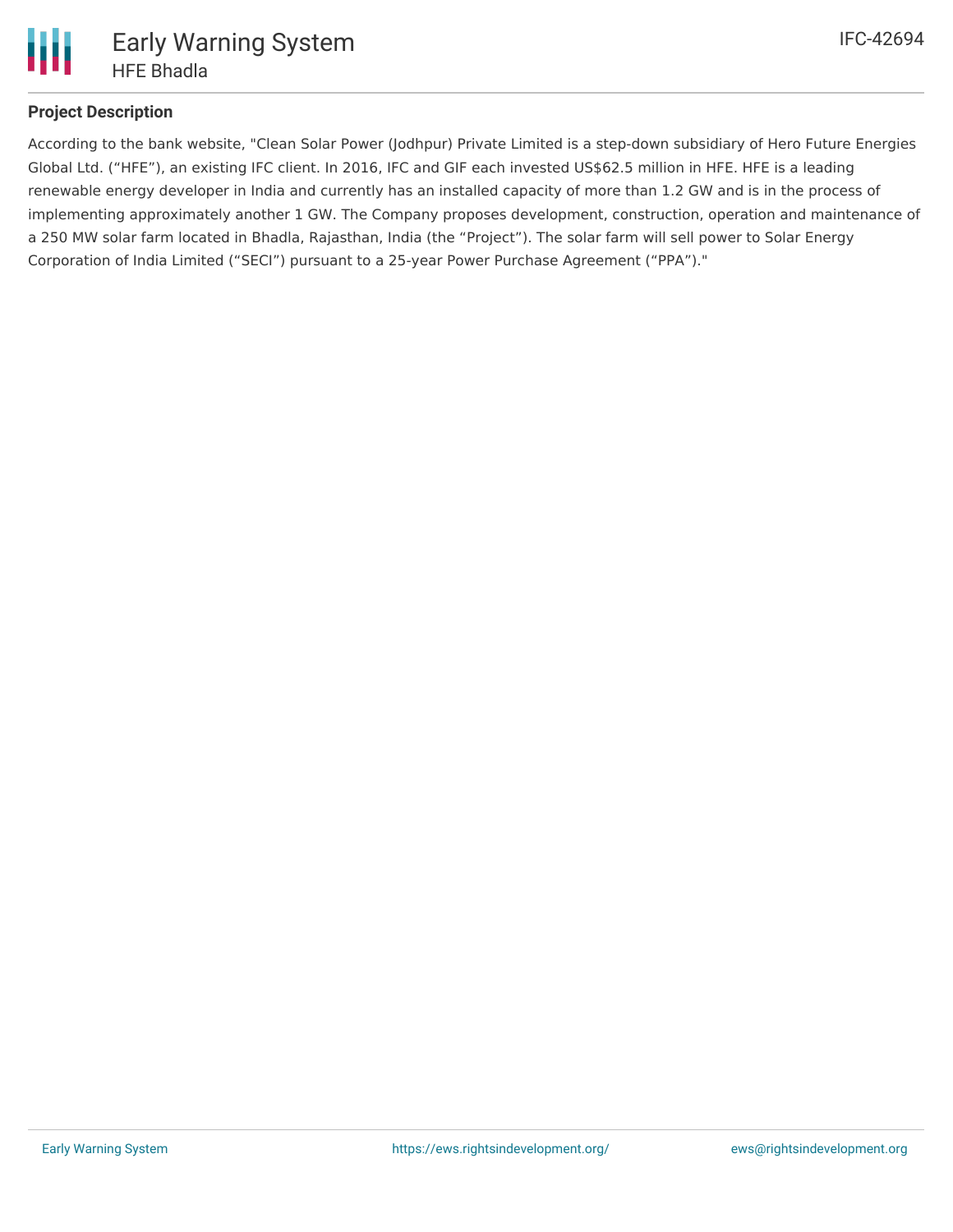### **Investment Description**

• International Finance Corporation (IFC)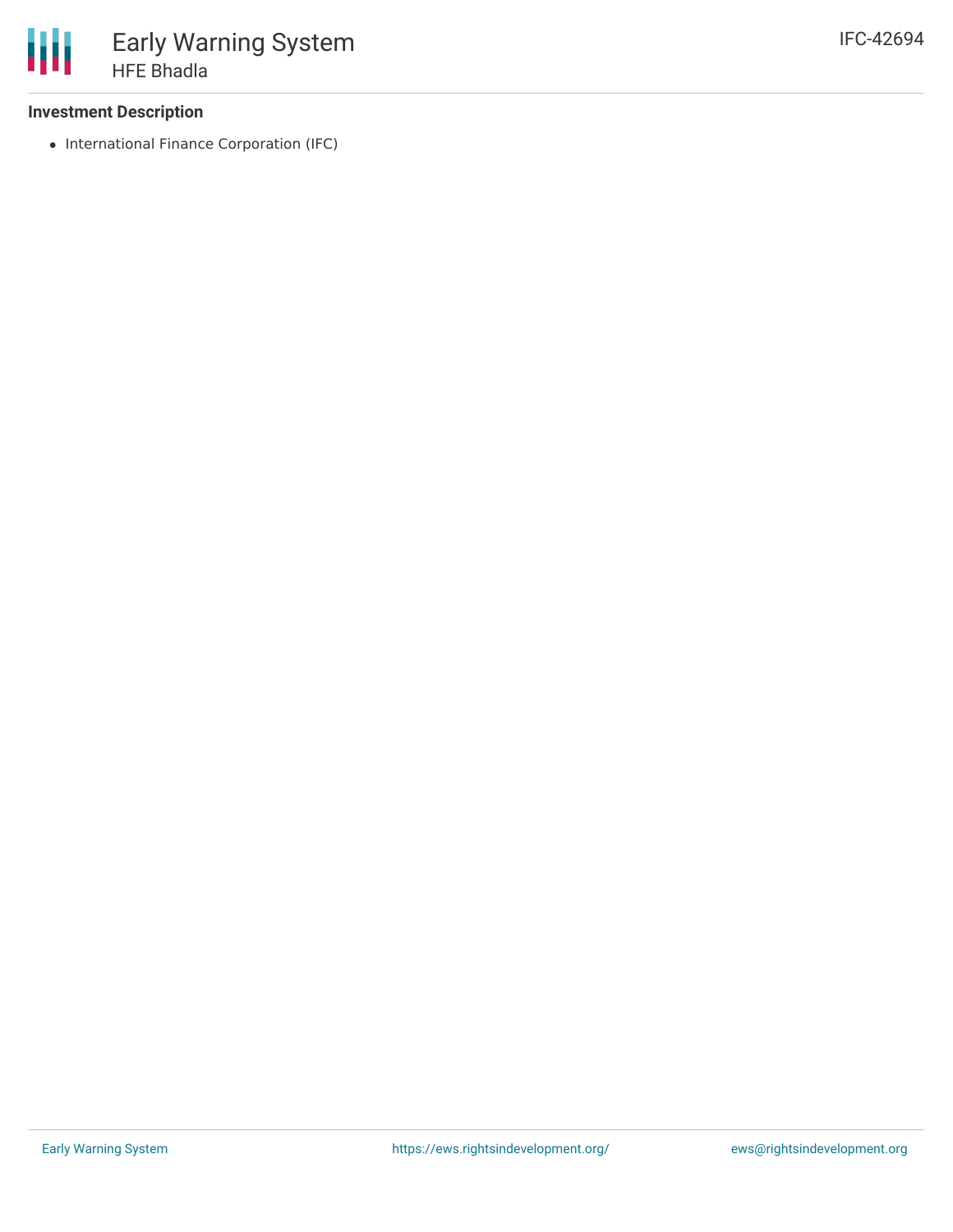

According to IFC, "The Hero Group, promoted by the Munjal family, is one of the most respected industrial conglomerates in India. The group's main operations have historically been in automotive manufacturing and auto ancillaries, with Hero MotoCorp Ltd. as its flagship entity. The Munjal family through their investment vehicles owns a majority stake in the HFE Group. IFC and IFC GIF are other significant shareholders in HFE. HFE's Chairman and Managing Director is Mr. Rahul Munjal, the eldest nephew of the Hero group chairman Mr. Pawan Munjal. Sunil Jain, the CEO of HFE, has 30 years of experience in the renewable energy sector. The top management is well supported by a mid-level management team comprising experienced professionals from the renewable energy industry."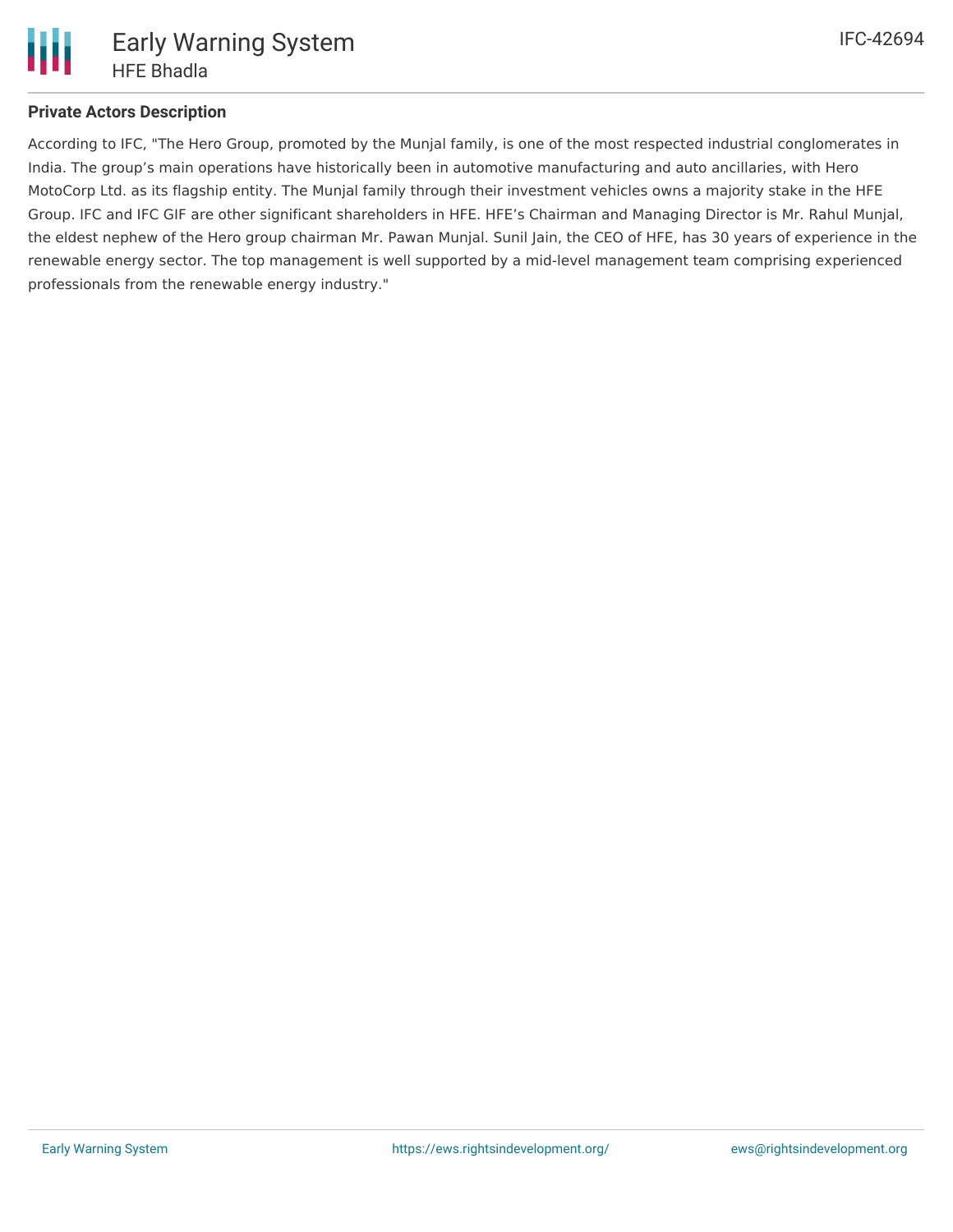

| <b>Private Actor 1</b>   | <b>Private Actor</b><br>1 Role | <b>Private Actor</b><br>1 Sector | <b>Relation</b>          | <b>Private Actor 2</b>                      | <b>Private Actor</b><br>2 Role | <b>Private Actor</b><br>2 Sector |
|--------------------------|--------------------------------|----------------------------------|--------------------------|---------------------------------------------|--------------------------------|----------------------------------|
| $\overline{\phantom{0}}$ | $\overline{\phantom{a}}$       |                                  | $\overline{\phantom{0}}$ | Clean Solar Power (Jodhpur) Private Limited | Client                         |                                  |
|                          |                                |                                  |                          | Hero Future Energies Private Limited        | Parent Company                 |                                  |